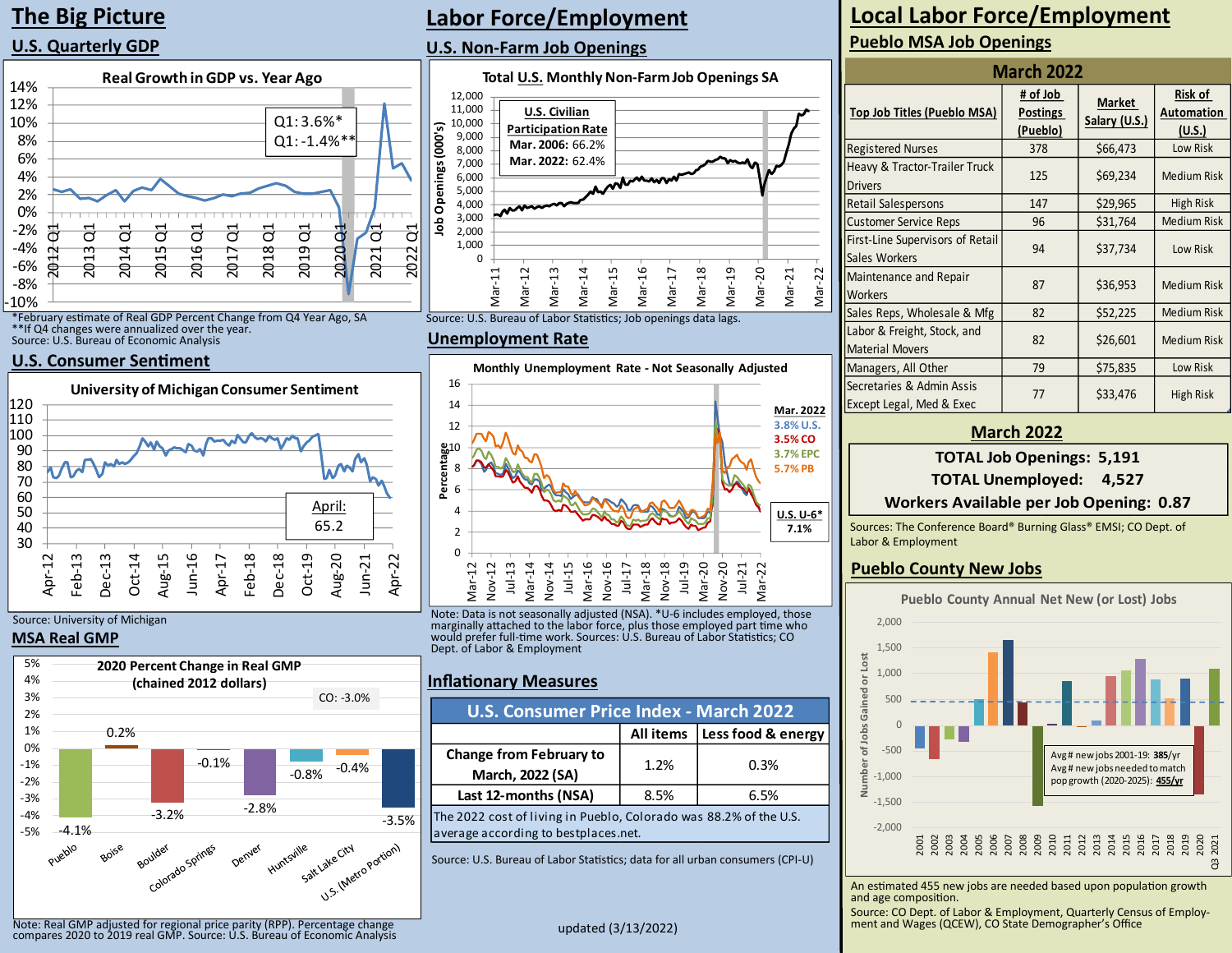# **Local Employment/Wages**

### **Pueblo County Employment in Selected Sectors**



| 2021 Q3 Average Annual Wages<br>for All Industries                                                         |                                    |                |                   |  |  |  |  |  |
|------------------------------------------------------------------------------------------------------------|------------------------------------|----------------|-------------------|--|--|--|--|--|
| Pueblo wages are 22.2% lower than the U.S.<br>26.3% lower than Colorado<br>14.4% lower than El Paso County |                                    |                |                   |  |  |  |  |  |
| U.S.                                                                                                       | Colorado                           | El Paso County | Pueblo<br>County  |  |  |  |  |  |
| \$65,052                                                                                                   | \$68,692                           | \$59,124       | \$50,596          |  |  |  |  |  |
|                                                                                                            | 2021 Q3 Total<br><b>Employment</b> |                | 61,995            |  |  |  |  |  |
| 2020 Minimum Wage & Living Wage<br><b>Pueblo County</b>                                                    |                                    |                |                   |  |  |  |  |  |
|                                                                                                            |                                    | Wage/Hr        | <b>Annualized</b> |  |  |  |  |  |
| full-time worker                                                                                           | Minimum wage salary for            | \$12.00        | \$24,960          |  |  |  |  |  |
| Living wage: HHs with<br>1 adult, 2 children                                                               |                                    | \$36.53        | \$75,982          |  |  |  |  |  |
| Living wage: HHs with<br>2 adults (1 working),<br>2 children                                               |                                    | \$31.25        | \$65,000          |  |  |  |  |  |
| Living wage: HHs with<br>2 adults* (2 working),<br>2 children                                              |                                    | \$20.23        | \$42,078          |  |  |  |  |  |

*\*Living wage is for each working adult. For specifics, go to*

*livingwage.mit.edu.*

**Total 2020 Gross Metropolitan Product** *(GMP) including G* 

*\$5.55 billion.*

| <b>2019 Federal Poverty Level (FPL)</b>                                                |  |  |  |  |  |
|----------------------------------------------------------------------------------------|--|--|--|--|--|
| <b>Pueblo County</b><br>U.S.                                                           |  |  |  |  |  |
| % people at FPL or below<br>17.9%<br>12.3%                                             |  |  |  |  |  |
| Note: FPL in 2019 was \$12,490 for an individual and \$25,750<br>for a family of four. |  |  |  |  |  |

### **Pueblo Zip Code Metrics**



81001 81003 81004 81005 81006 81007 81008

|            |          | Pueblo Percentage with High School Diploma by Zip Code from 2020 Census - 5 Year Estimates |        |                                  |                    |                   |                   |                      |
|------------|----------|--------------------------------------------------------------------------------------------|--------|----------------------------------|--------------------|-------------------|-------------------|----------------------|
| SS<br>duct |          |                                                                                            |        | Amer<br>Indian/<br><b>Native</b> |                    | <b>Other Race</b> | Two or            | Hispanic /<br>Latino |
| iovt:      | Zip Code | <b>White Alone Black Alone</b>                                                             |        | <b>Alaskan</b>                   | <b>Asian Alone</b> | <b>Alone</b>      | <b>More Races</b> | Origin               |
|            | 81001    | 94.1%                                                                                      | 97.3%  | 76.8%                            | 93.5%              | 73.7%             | 92.3%             | 82.3%                |
|            | 81003    | 89.0%                                                                                      | 73.5%  | 84.1%                            | 100.0%             | 75.6%             | 91.9%             | 76.5%                |
|            |          |                                                                                            |        |                                  |                    |                   |                   |                      |
|            | 81004    | 91.7%                                                                                      | 89.4%  | 75.4%                            | 100.0%             | 76.2%             | 76.2%             | 82.5%                |
|            | 81005    | 96.7%                                                                                      | 96.1%  | 83.1%                            | 100.0%             | 83.2%             | 95.0%             | 87.9%                |
| %          | 81006    | 95.4%                                                                                      | 86.5%  | 70.5%                            | 91.5%              | 83.2%             | 82.3%             | 86.9%                |
|            | 81007    | 94.4%                                                                                      | 98.2%  | 88.1%                            | 95.4%              | 92.9%             | 98.0%             | 90.7%                |
|            | 81008    | 94.0%                                                                                      | 100.0% | 60.9%                            | 59.8%              | 98.0%             | 87.3%             | 87.4%                |
|            |          |                                                                                            |        |                                  |                    |                   |                   |                      |

**Pueblo Percentage with Bachelor's Degree by Zip Code from 2020 Census - 5 Year Estimates**

|                 |                                |       | Amer<br>Indian/<br><b>Native</b> |                    | <b>Other Race</b> | Two or            | Hispanic /<br>Latino |
|-----------------|--------------------------------|-------|----------------------------------|--------------------|-------------------|-------------------|----------------------|
| <b>Zip Code</b> | <b>White Alone Black Alone</b> |       | <b>Alaskan</b>                   | <b>Asian Alone</b> | <b>Alone</b>      | <b>More Races</b> | Origin               |
| 81001           | 26.4%                          | 40.4% | 9.4%                             | 37.6%              | 4.4%              | 29.2%             | 11.5%                |
| 81003           | 18.1%                          | 14.1% | 11.4%                            | 66.1%              | 13.7%             | 34.7%             | 14.3%                |
|                 |                                |       |                                  |                    |                   |                   |                      |
| 81004           | 26.2%                          | 10.4% | 3.3%                             | 27.3%              | 5.2%              | 14.2%             | 8.7%                 |
| 81005           | 27.9%                          | 43.2% | 2.5%                             | 49.7%              | 9.8%              | 41.3%             | 15.3%                |
| 81006           | 32.2%                          | 23.1% | 4.1%                             | 91.5%              | 9.3%              | 10.1%             | 14.4%                |
| 81007           | 31.1%                          | 13.1% | 16.9%                            | 57.5%              | 15.3%             | 39.1%             | 21.1%                |
| 81008           | 34.1%                          | 30.1% | 15.7%                            | 39.0%              | 15.1%             | 33.6%             | 21.4%                |

Note: QCEW data lags by up to two quarters and does not include military-related employees. Sources: U.S. Bureau of Labor Statistics and Colorado Department of Labor and Employment, QCEW; U.S. Census Bureau, Small Area Income and Poverty Estimates; U.S. Department of Health & Human Services; MIT Living Wage Calculator.

### **Pueblo County GMP by Sector**



\*Government and government enterprises includes market and nonmarket goods/services. Examples of nonmarket services includes public safety, education and market enterprises including postal service, airports, utilities (in some regions), transit systems, etc. Source: U.S. Bureau of Economic Analysis

Source: American Community Survey. Note that Native Hawaiian/Other Pacific group excluded due to small sample size.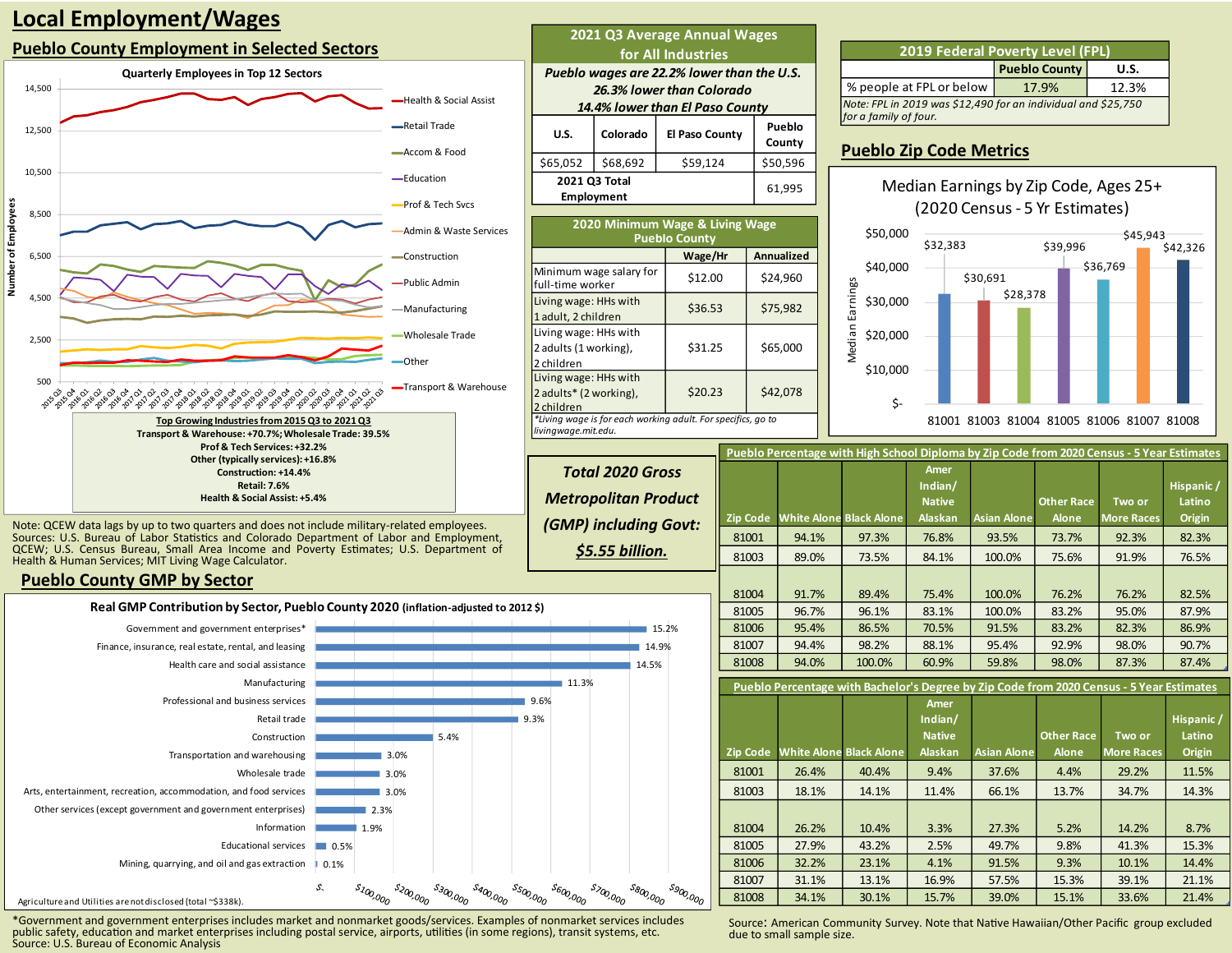# **Demographics**

### **Pueblo County & U.S. Age Groups**



Sources: State Demography Office; U.S. Census Bureau, Population Division; Due to Census delays, age groups are estimates for 2020 and median age for P.C. and U.S. are also estimates.

## **Pueblo County—Population Projections**



Note: Data was updated with projections off of the 2020 Census counts. Source: Colorado Department of Local Affairs, State Demography Office

### **Population Growth 2020-2050**



The State Demography Office projects a population increase of **26,129 additional people between 2020 and 2050 in Pueblo County.**

| <b>Population Estimates</b> |           |           |  |  |  |
|-----------------------------|-----------|-----------|--|--|--|
| <b>Region</b>               |           |           |  |  |  |
| & (Growth Rate)             | 2020      | 2050      |  |  |  |
| <b>Pueblo County (16%)</b>  | 168,434   | 194,563   |  |  |  |
| Colorado (31%)              | 5,782,915 | 7,564,742 |  |  |  |

The **city of Pueblo pop**ulation in 2020 was **111,893**. Source: Colorado Department of Local Affairs, State Demography Office

#### **Cost of Living**



Notes: The Housing Opportunity Index (HOI) is defined as the share of homes sold in that area that are affordable to a family earning the local median income, based on standard mortgage underwriting criteria. It includes new and existing homes. Sources: National Association of Home Builders; Wells Fargo

# **Real Estate**

**Monthly Home Sales**



# **Median Existing Single-Family Home Price 2021 Q4 (CS, Denver, US) and March (Pueblo)**

| <b>Location</b> | <b>Colorado</b><br><b>Springs</b> | <b>Denver</b> | <b>Pueblo (New</b><br>& Existing) | <b>United</b><br><b>States</b> |
|-----------------|-----------------------------------|---------------|-----------------------------------|--------------------------------|
| <b>Price</b>    | \$444,700                         | \$617,600     | \$311,000                         | \$361,700                      |
| 1-year          | 19.2%                             | 20.5%         | 21.7%                             | 14.6%                          |
| % Change        | increase                          | increase      | increase                          | increase                       |
| <b>MSA Rank</b> | 30                                | 13            | 107                               | n/a                            |

Sources: National Association of REALTORS® and Pueblo Area Realtors. Includes existing homes only. Currently, Pueblo home price includes new and existing since Pueblo Area Realtors only reports both (together). Pueblo ranking is estimated based on similar MSA city ranking by NAR. 190 MSAs are measured.

### **Monthly Building Permits**



Source: Pueblo Region Building Department and City of Pueblo